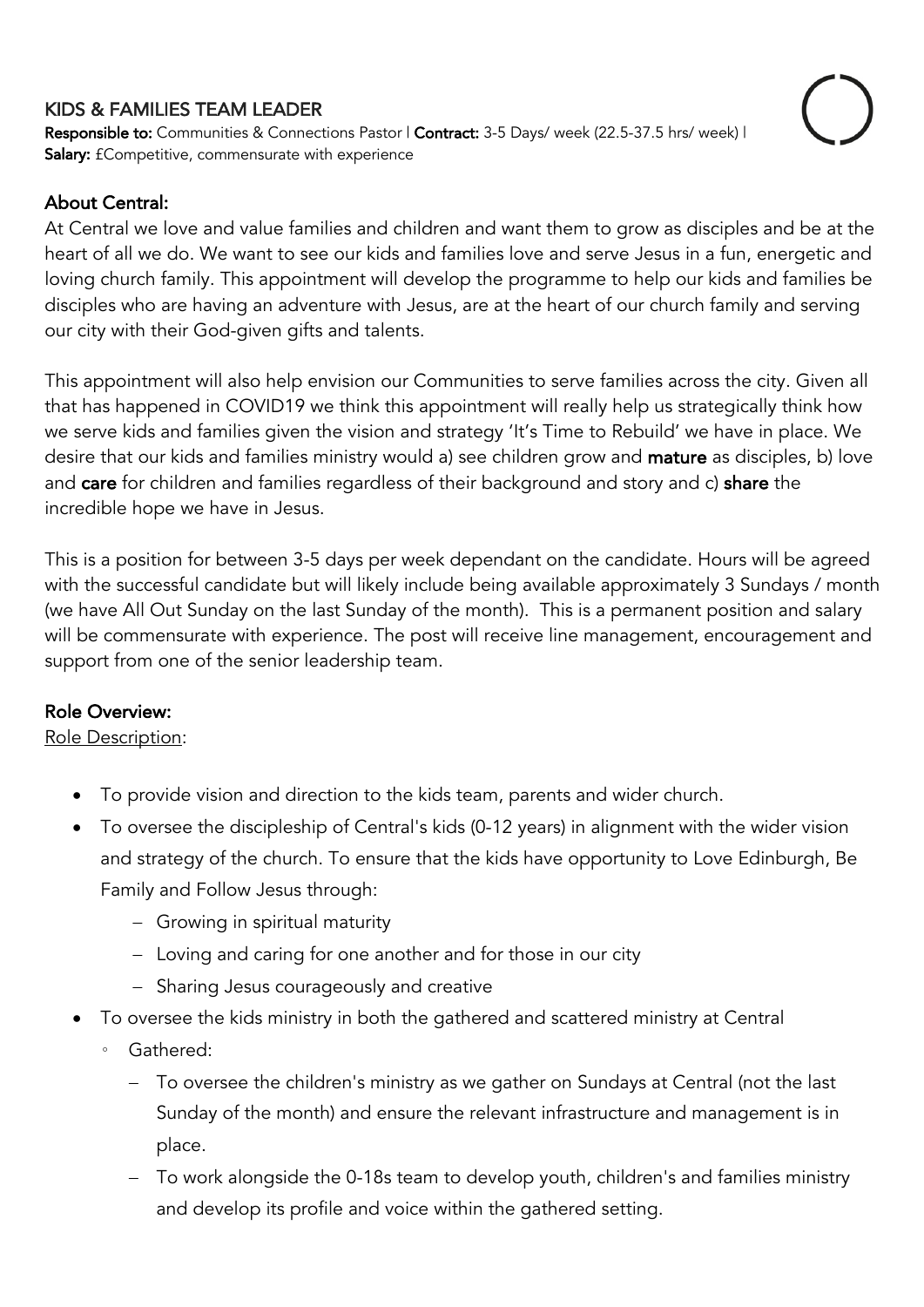- Scattered:
	- To help our church Communities appropriately serve and disciple kids through providing resources, encouragement and support.
	- To help our church Communities who have kids and families identify and appropriately serve their particular mission field, particularly on All Out Sunday (last Sunday of the month).

## Other Responsibilities:

- To have oversight of other children's activities and support the volunteer team. This currently includes:
	- Tollcross Tots (weekly parents and Toddlers on Monday morning)
	- Older children's (P6/7) discipleship groups
- To liaise wider 0-18s team to ensure there is cohesion and support between the children's, families and youth ministry.
- To help children and families have the relevant resources (e.g. via the Central Rooted families app) to aid their discipleship.
- To be involved with some of the planning for the Sunday morning's gatherings to ensure that these engage 0-18s. To work with the 0-18s team to coordinate the quarterly all-age gatherings.
- To work with the safeguarding team to ensure that the necessary safeguarding structures and procedures are in place for the safety and wellbeing of those in the 0-18s.

## Person Specification:

The following specification of essential and desirable attributes will guide the selection panel in their shortlisting - applicants should address their application to these:

|                        | <b>Essential</b>                       | <b>Desirable</b>                     |
|------------------------|----------------------------------------|--------------------------------------|
| Relevant               | Experience of helping kids grow as     | Recognised experience with           |
| Experience             | disciples through holistic programmes. | working with children from a variety |
|                        |                                        | of backgrounds in different          |
|                        |                                        | contexts.                            |
| <b>Education &amp;</b> | No formal qualifications are required  | Children's ministry qualifications   |
| Training               | but a demonstration of suitable        | Some formal/ informal theological    |
|                        | experience in children's ministry and  | study                                |
|                        | appropriate skills is essential.       | Proven experience of helping         |
|                        |                                        | families with their discipleship.    |